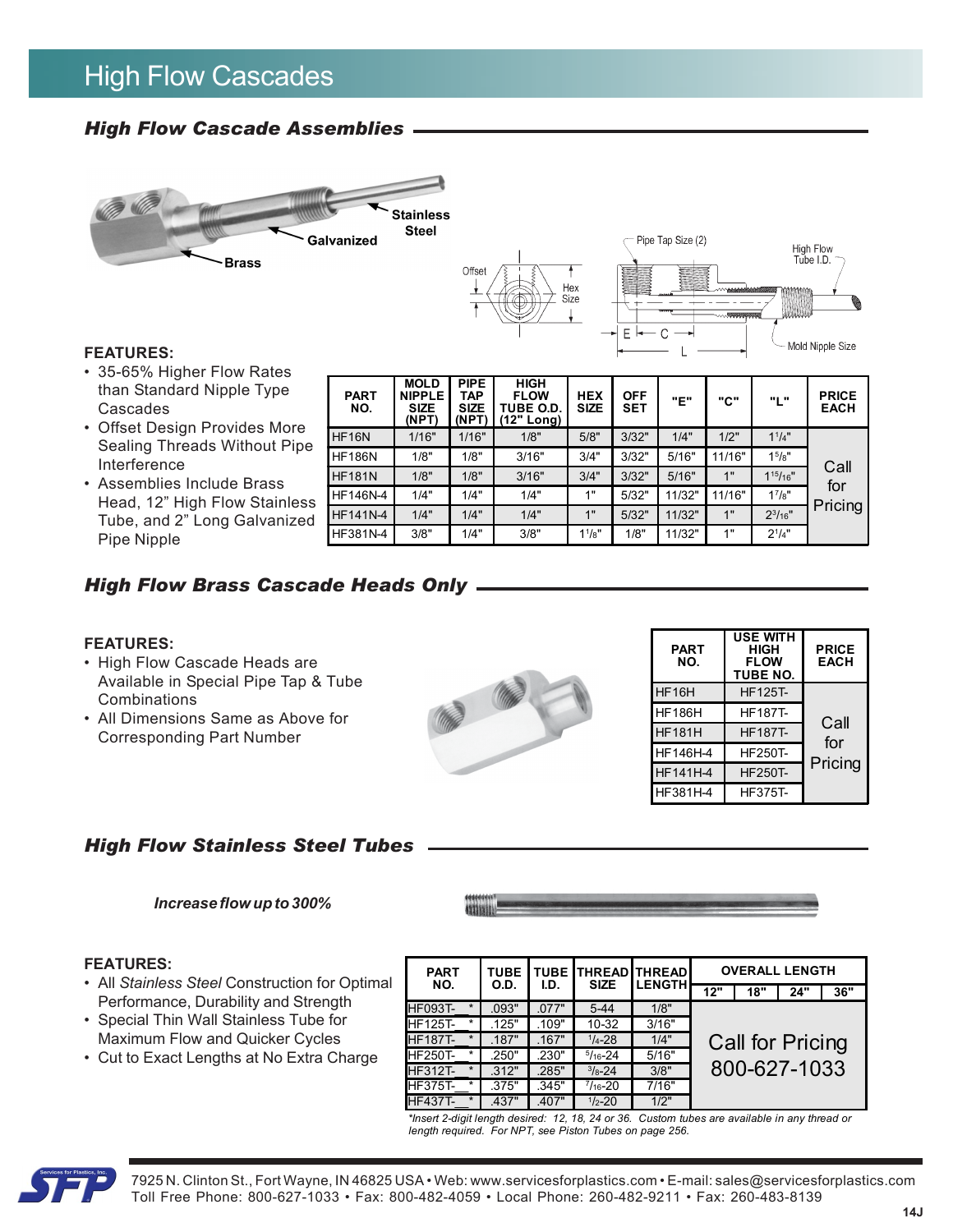# Hexkey Cascades

# *Hexkey Cascade Assemblies*

#### **FEATURES:**

- Hexkey Cascades are Round and Install With an Allen Wrench
- May Be Installed with Minimal Clearance or Very Close Together Where Space is Limited
- High Flow Design Provides Maximum Cooling Rates
- Easy to Install and Remove
- Assemblies Include Brass Head, 12" High Flow Stainless Tube, and 2" Long Galvanized Pipe Nipple





| <b>PART</b><br>NO. | <b>MOLD</b><br><b>NIPPLE</b><br>SIZE "M"<br>(NPT) | <b>PIPE</b><br><b>TAP</b><br><b>SIZE</b><br>(NPT) | <b>HIGH</b><br><b>FLOW</b><br>TUBE O.D.<br>(12" Long) | "L"    | "C"    | "A"    | <b>HEX</b><br><b>KEY</b><br><b>SIZE</b> | <b>NOMINAL</b><br><b>CLEARANCE</b><br><b>DRILL</b> | <b>ACTUAL</b><br>O.D. | <b>PRICE</b><br><b>EACH</b> |
|--------------------|---------------------------------------------------|---------------------------------------------------|-------------------------------------------------------|--------|--------|--------|-----------------------------------------|----------------------------------------------------|-----------------------|-----------------------------|
| E16N               | 1/16                                              | 1/16                                              | 1/8"                                                  | 1.625" | 9/16"  | 1/2"   | 5/16"                                   | 5/8"                                               | .610"                 |                             |
| E16N-2             | 1/8                                               | 1/16                                              | 3/16"                                                 | 1.687" | 9/16"  | 9/16"  | 3/8"                                    | 3/4"                                               | .735"                 |                             |
| E186N              | 1/8                                               | 1/8                                               | 3/16"                                                 | 1.875" | 11/16" | 9/16"  | 3/8"                                    | 7/8"                                               | .860"                 |                             |
| E181N              | 1/8                                               | 1/8                                               | 3/16"                                                 | 2.187" | 1"     | 9/16"  | 3/8"                                    | 7/8"                                               | .860"                 | Call                        |
| E146N              | 1/4                                               | 1/8                                               | 1/4"                                                  | 2.187" | 11/16" | 13/16" | 1/2"                                    | 1"                                                 | .985"                 |                             |
| E146N-4            | 1/4                                               | 1/4                                               | 1/4"                                                  | 2.312" | 11/16" | 7/8"   | 1/2"                                    | 1"                                                 | .985"                 | for                         |
| E141N              | 1/4                                               | 1/8                                               | 1/4"                                                  | 2.500" | 1"     | 13/16" | 1/2"                                    | 1"                                                 | .985"                 | Pricing                     |
| E141N-4            | 1/4                                               | 1/4                                               | 1/4"                                                  | 2.625" | 1"     | 7/8"   | 1/2"                                    | 1"                                                 | .985"                 |                             |
| E381N-4            | 3/8                                               | 1/4                                               | 5/16"                                                 | 2.625" | 1"     | 7/8"   | 1/2"                                    | 1"                                                 | .985"                 |                             |
| E121N-4            | 1/2                                               | 1/4                                               | 3/8"                                                  | 2.812" | 48     | 1"     | 1/2"                                    | $1\frac{1}{4}$                                     | 1.235"                |                             |

## *Hexkey Brass Cascade Heads Only*

#### **FEATURES:**

- Hexkey Cascade Heads use High Flow Stainless Tubes Shown on Previous Page
- Dimensions for These Heads are Shown Above for Corresponding Part Number



| <b>PART</b><br>NO. | <b>USE WITH</b><br>HIGH FLOW<br><b>TUBE NO.</b> | <b>PRICE</b><br><b>EACH</b> |
|--------------------|-------------------------------------------------|-----------------------------|
| E16H               | <b>HF125T-</b>                                  |                             |
| E16H-2             | HF187T-                                         |                             |
| E186H              | <b>HF187T-</b>                                  |                             |
| E181H              | HF187T-                                         | Call                        |
| E146H              | <b>HF250T-</b>                                  |                             |
| E146H-4            | HF250T-                                         | for                         |
| E141H              | <b>HF250T-</b>                                  | Pricing                     |
| E141H-4            | <b>HF250T-</b>                                  |                             |
| E381H-4            | HF312T-                                         |                             |
| E121H-4            | HF375T-                                         |                             |



7925 N. Clinton St., Fort Wayne, IN 46825 USA • Web: www.servicesforplastics.com • E-mail: sales@servicesforplastics.com Toll Free Phone: 800-627-1033 • Fax: 800-482-4059 • Local Phone: 260-482-9211 • Fax: 260-483-8139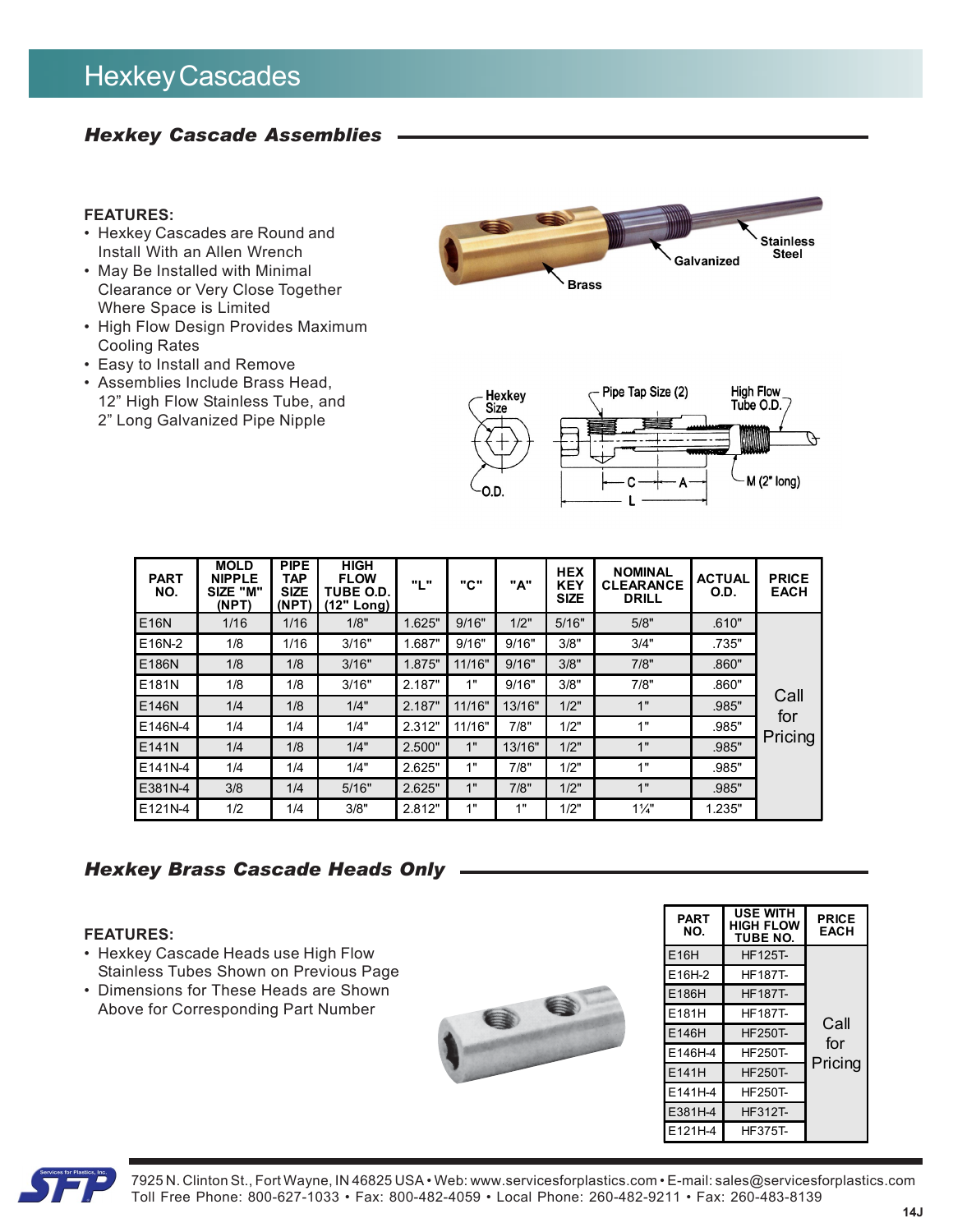# Nipple Type Cascades

# *Nipple Type Cascade Assemblies*



#### **FEATURES:**

- Solid Brass Heads are Precision Machined for Accurate Assembly
- Cascade Assemblies are Available in Special Pipe Tap and Tube Combinations
- Assemblies Include Brass Head, 12" Brass Tube, 2" Long Galvanized Pipe Nipple, and Brass Pipe Plug

| <b>PART</b><br>NO. | <b>MOLD</b><br><b>NIPPLE</b><br><b>SIZE</b><br>(NPT) | <b>PIPE</b><br>TAP<br><b>SIZE</b><br>(NPT) | <b>BRASS</b><br>TUBE<br>O.D. | <b>HEX</b><br><b>SIZE</b> | "Е"    | "С"            | "A"    | "L"              | <b>PRICE</b><br><b>EACH</b> |
|--------------------|------------------------------------------------------|--------------------------------------------|------------------------------|---------------------------|--------|----------------|--------|------------------|-----------------------------|
| <b>16N</b>         | 1/8                                                  | 1/16                                       | 3/16"                        | 3/4"                      | 7/32"  | 1/2"           | 9/32"  | 15/16"           |                             |
| 186N               | 1/8                                                  | 1/8                                        | 3/16"                        | 7/8"                      | 21/64" | 11/16"         | 9/32"  | $1^{11}/32"$     |                             |
| 181N               | 1/8                                                  | 1/8                                        | 3/16"                        | 7/8"                      | 21/64" | 1"             | 9/32"  | $1^{21}/32$ "    |                             |
| 146N               | 1/4                                                  | 1/8                                        | 1/4"                         | 1"                        | 21/64" | 11/16"         | 7/32"  | $1^{11}/_{32}$ " |                             |
| 146N-4             | 1/4                                                  | 1/4                                        | 1/4"                         | 1"                        | 21/64" | 11/16"         | 7/32"  | $1^{11}/_{32}$ " | Call                        |
| 141N               | 1/4                                                  | 1/8                                        | 1/4"                         | 4 !!                      | 21/64" | 1"             | 7/16"  | $1^{21}/32"$     | for                         |
| 141N-4             | 1/4                                                  | 1/4                                        | 1/4"                         | 1"                        | 21/64" | 1"             | 7/16"  | $1^{21}/32$ "    | Pricing                     |
| 381N               | 3/8                                                  | 1/8                                        | 5/16"                        | 1"                        | 11/32" | 1"             | 13/32" | $1^{11}/_{16}$ " |                             |
| 381N-4             | 3/8                                                  | 1/4                                        | 5/16"                        | 1"                        | 11/32" | 1"             | 13/32" | $1^{11}/16"$     |                             |
| 121N-4             | 1/2                                                  | 1/4                                        | 7/16"                        | $1\frac{1}{4}$            | 13/32" | 1"             | 9/16"  | $1^{13}/16"$     |                             |
| 341N-4             | 3/4                                                  | 3/8                                        | 5/8"                         | $1\frac{1}{2}$            | 1/2"   | $1\frac{1}{4}$ | 3/4"   | $2^{1/4"$        |                             |

**PART NO.**

16H 187T-

186H 187T-181H 187T-146H 250T-146H-4 250T-141H 250T-141H-4 250T-381H 312T-381H-4 312T-121H-4 437T-341H-4 625T-

**USE TUBE NO.**

**PRICE EACH**

**Call** for Pricing

## *Cascade Heads Only*

#### *Solid Brass*

#### **FEATURES:**

- All Holes are Threaded
- *•* Complete with Brass Pipe Plug
- Available with Special Pipe Tap Sizes, Tube Thread Sizes and Hole Locations
- *All Dimensions Same as Above for Corresponding Part Number*

### *Brass Tubes*



#### *Durable Half Hard Brass*

#### **FEATURES:**

- Custom Tubes are Available Threaded on One or Both Ends
- Half-hard Temper for Reliable **Performance**
- Bulk Tube Available

| <b>PART</b><br>NO. | <b>TUBE</b><br>O.D. | <b>TUBE</b><br>I.D. | <b>STANDARD THREAD</b><br><b>THREAD</b> | <b>LENGTH</b> |              | <b>OVERALL LENGTH</b> |     |     |  |
|--------------------|---------------------|---------------------|-----------------------------------------|---------------|--------------|-----------------------|-----|-----|--|
|                    |                     |                     |                                         |               | 12"          | 18"                   | 24" | 36" |  |
| $125T -$           | .125"               | .062"               | $5 - 44$                                | 3/16"         |              |                       |     |     |  |
| 187T-              | .187"               | .123"               | $10 - 32$                               | 3/16"         |              |                       |     |     |  |
| 250T-              | .250"               | .170"               | $1/4 - 28$                              | 1/4"          |              | Call for Pricing      |     |     |  |
| $312T -$           | .312"               | .210"               | $5/16 - 24$                             | 5/16"         |              |                       |     |     |  |
| 375T-              | .375"               | .273"               | $3/8 - 24$                              | 3/8"          | 800-627-1033 |                       |     |     |  |
| 437T-              | .437"               | .307"               | $\frac{7}{16} - 20$                     | 7/16"         |              |                       |     |     |  |
| 625T-              | .625"               | .495"               | $5/8 - 18$                              | 5/8"          |              |                       |     |     |  |

*To order, specify Part No. and Overall Length; Example: 250T-18*



7925 N. Clinton St., Fort Wayne, IN 46825 USA • Web: www.servicesforplastics.com • E-mail: sales@servicesforplastics.com Toll Free Phone: 800-627-1033 • Fax: 800-482-4059 • Local Phone: 260-482-9211 • Fax: 260-483-8139